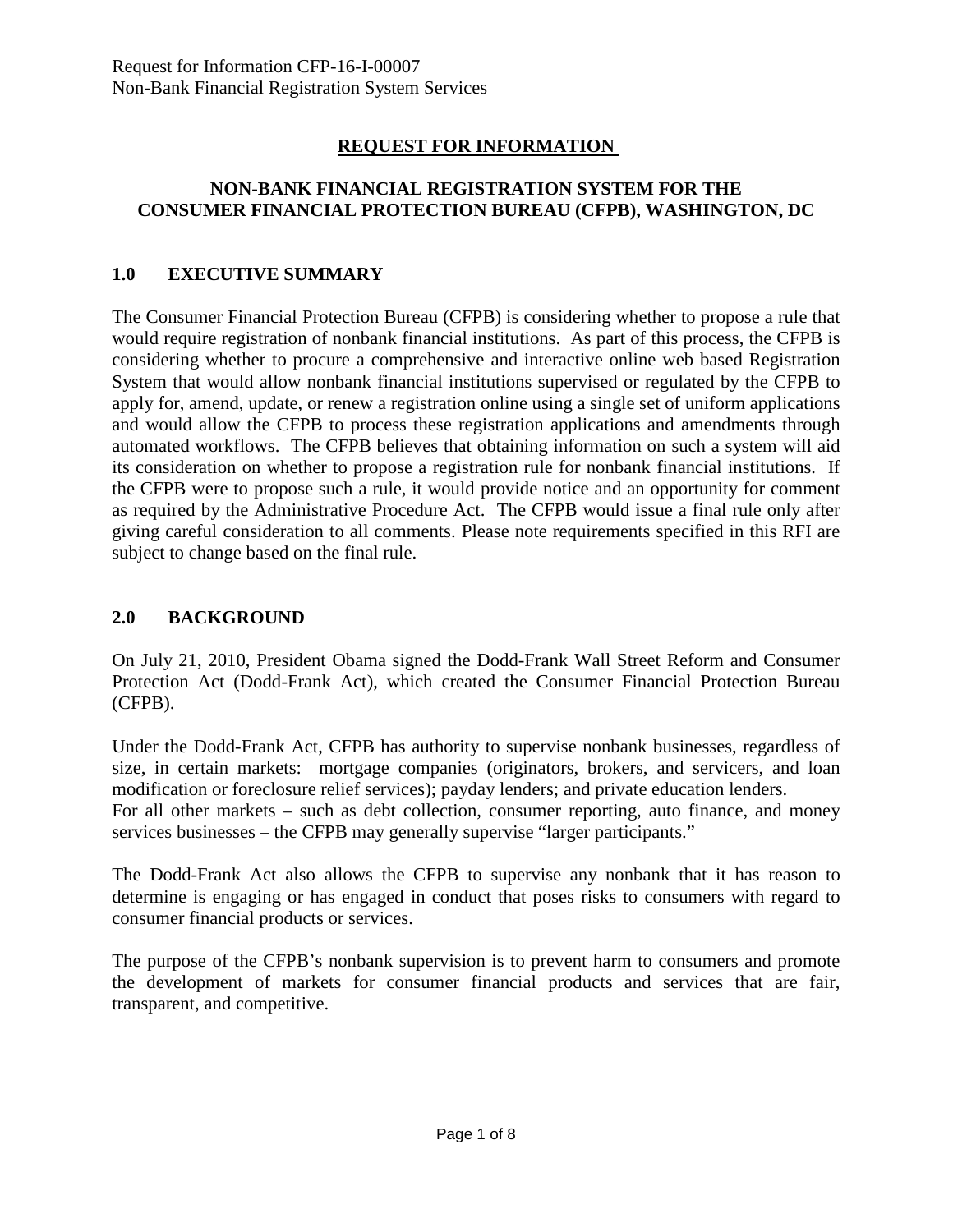### **3.0 SUMMARY OF SCOPE AND DESIRED VENDOR CAPABILITIES**

- **3.1 Scope.** The CFPB is considering whether to propose a rule that would require registration of nonbank financial institutions. As part of this process, the CFPB is considering whether to procure an automated technology solution for nonbank financial institutions to register with the CFPB. Such a potential registration system might also be used to collect financial and operational data as well as organizational structure data. The registration information collected might include business register data such as the name, address, aliases, industry, and ownership information. The system might also be used to integrate data with other regulatory data. The system might contain both public and confidential (Federal Information Security Management Act [FISMA]) data.
- **3.2 Vendor Capabilities and Support Services.** The CFPB is interested in information on a system and system support that would potentially include the some or all of the following capabilities and support services:

### **3.2.1 System Access Capabilities**

- a. System is accessible through all major web browsers including older versions of web browsers.
- b. System follows federal information security management act (FISMA moderate) standards.
- c. System allows access to various users and can establish permissions based on user role.
- d. System offers unique views and portals for the public, registrants, and regulators.

### **3.2.2 Public User Access Portal Capabilities**

- a. System is available 24 hours a day for user access.
- b. The general public can retrieve non-confidential data through search functionality, bulk download (in a nonproprietary format), or Application Program Interface.
- c. The general public can save or print information related to entity.
- d. Support documents and descriptive metadata are available to the general public for assisting in gathering and understanding registration information.

### **3.2.3 Registrant Portal Capabilities**

- a. A nonproprietary unique and persistent identifier is assigned to each registrant in the system. This should be an existing identifier used by financial regulators and/or the financial industry.
- b. Unique permissions can be assigned for registrants (read only, read/write).
- c. Registrants can set up an account and complete a uniform application form to identify and register their nonbank entity in the system.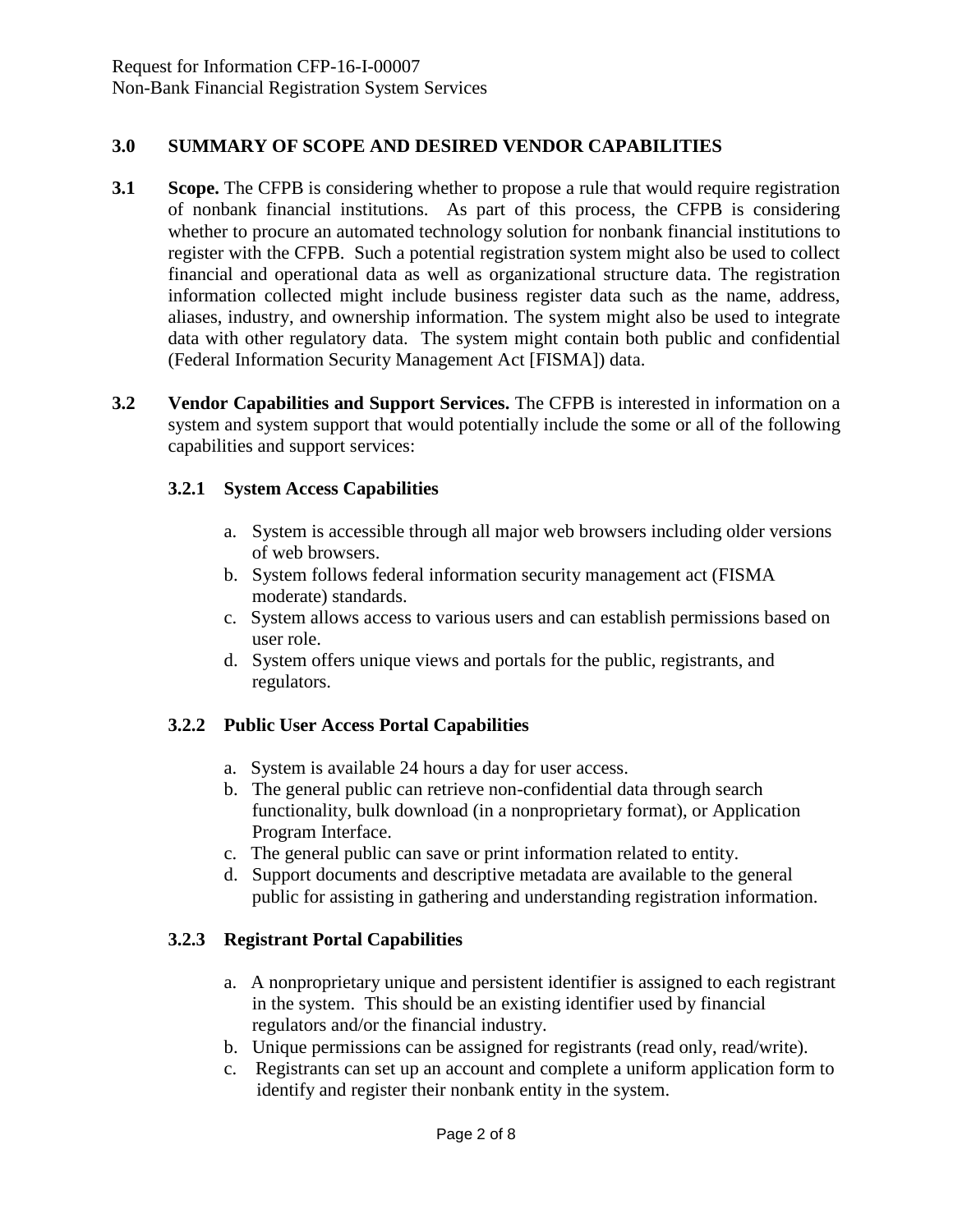- d. Registrants can upload supporting information/documentation to the system.
- e. A call center is available to the registrant for answering questions regarding system use and to provide real time help in navigating the system.
- f. Workflow capabilities are inherent in the system as part of the registration, verification, and renewal process.

# **3.2.4 CFPB Portal Capabilities**

- a. Unique permissions can be assigned for various CFPB staff (Read only, Read/Write).
- b. Assigned users can edit CFPB entered data within the registration system.
- c. CFPB users can associate/upload agency information/documentation with the registration data.
- d. A call center is available to CFPB staff for answering questions regarding system use and to provide real time help in navigating the system.
- e. Workflow capabilities are inherent in system as part of registration, verification, and renewal process including alerts, notifications, and reminders.

## **3.2.5 Workflow Capabilities**

- a. Workflows can be designed within the system to operationalize registration, verification, and renewal activities.
- b. Workflows can notify registrants and regulators of key dates and process objectives.
- c. Workflows can be added, modified, or cancelled within the system at the request of a CFPB administrator or designee.
- d. Workflows can capture audit history.
- e. Alerts, notifications, and reminders can be established and set based off workflow requirements.
- f. Workflow is created to easily share federal registration information with other regulatory agencies.

## **3.2.6 Verification Capabilities**

- a. A verification process is established and utilized to verify the accuracy and authenticity of registrant information.
- b. Initial verification is conducted by the vendor.
- c. Workflows will include CFPB review and acceptance of the registration.
- d. Alerts, notifications, and reminders are enabled and utilized to streamline the verification process.
- e. Reports and dashboards are available on demand through a web portal regarding accepted and denied verifications.
- f. The system should provide a facility for the public to identify and flag potential errors or changes to public data associated with a registrant.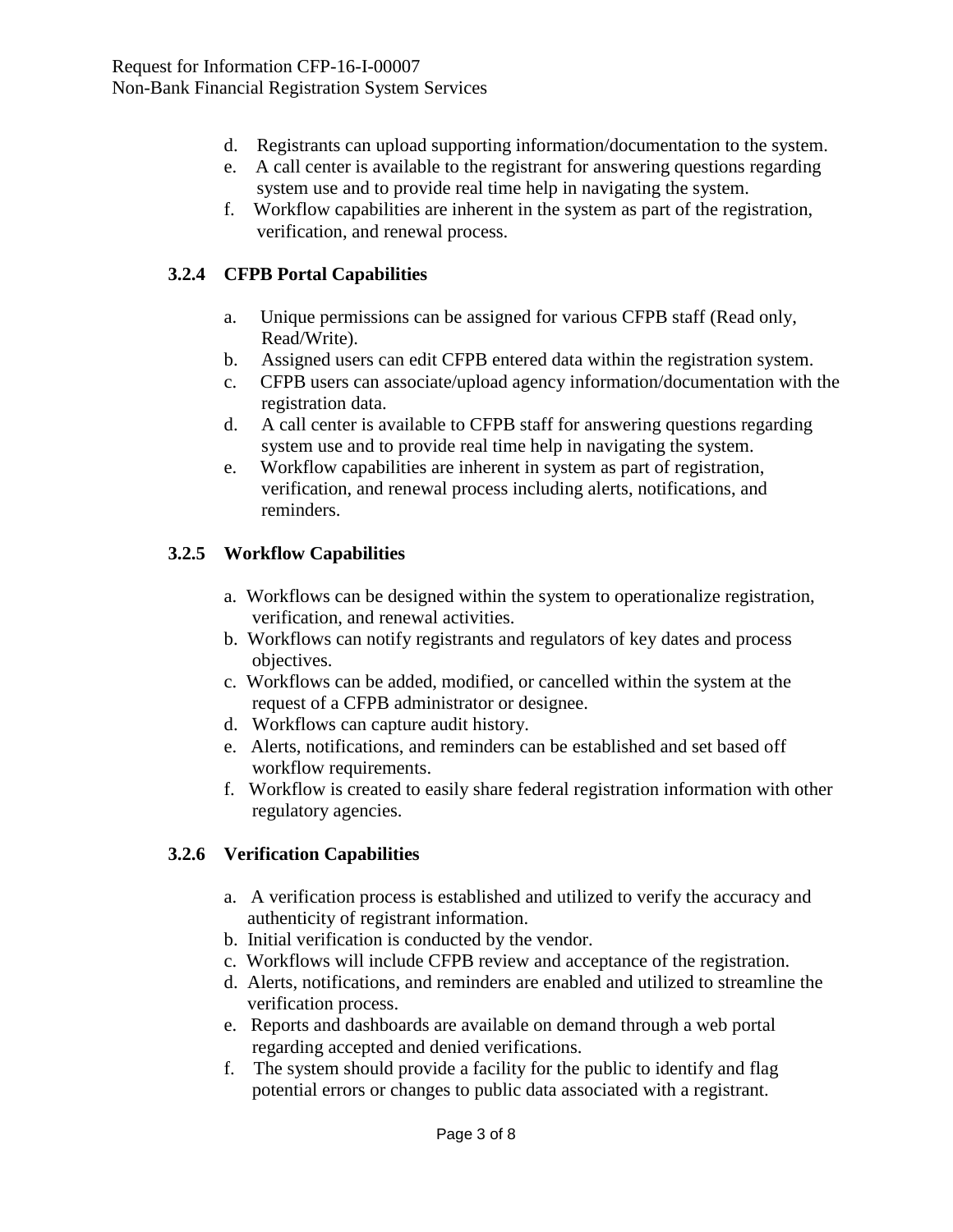### **3.2.7 Renewals Capabilities**

- a. Renewal process is established and utilized to verify the accuracy of registrant information within the system.
- b. Workflows will include CFPB review and acceptance of the renewal.
- c. Alerts, notifications, and reminders are enabled and utilized to streamline the renewal process.
- d. Reports and dashboards are available on demand regarding accepted and denied renewals, along with details around missing information needed to make the renewal complete.

## **3.2.8 Call Center Capabilities**

- a. Call Center is established and maintained primarily to answer registrants' and CFPB staff questions regarding system use and to provide real time help in navigating the system.
- b. Call Center is available during business hours for all US time zones.
- c. Reports provided on a monthly basis regarding call center activity and types of calls received.

### **3.2.9 Data and Report Capabilities**

- a. Contractor shall ensure CFPB have the ability to download data on demand.
- b. Contractor shall provide reports on systems operations to CFPB on a regular and timely basis.
- c. Contractor shall provide ad hoc reports upon request.
- d. Contractor shall provide data in a nonproprietary format that is easy to share with other regulatory agencies.

### **3.2.10 Project Management Services**

- a. Contractor will provide end-to-end Project Management and implementation support from planning and initiation, design and development, through implementation and transition to Operations and Maintenance.
- b. Contractor will collaborate with key CFPB stakeholders and Subject Matter Experts to define a nonbank registration system.
- c. Contractor will provide complete project management of the system implementation to include: Project Planning & Scheduling, Risk Management, Status Reporting, and Change Management Strategy (including Communication Plan).
- d. Contractor will complete the design for the successful implementation of a nonbank registration system that supports the CFPB.
- e. Contractor will implement a solution that supports the capabilities identified in this document.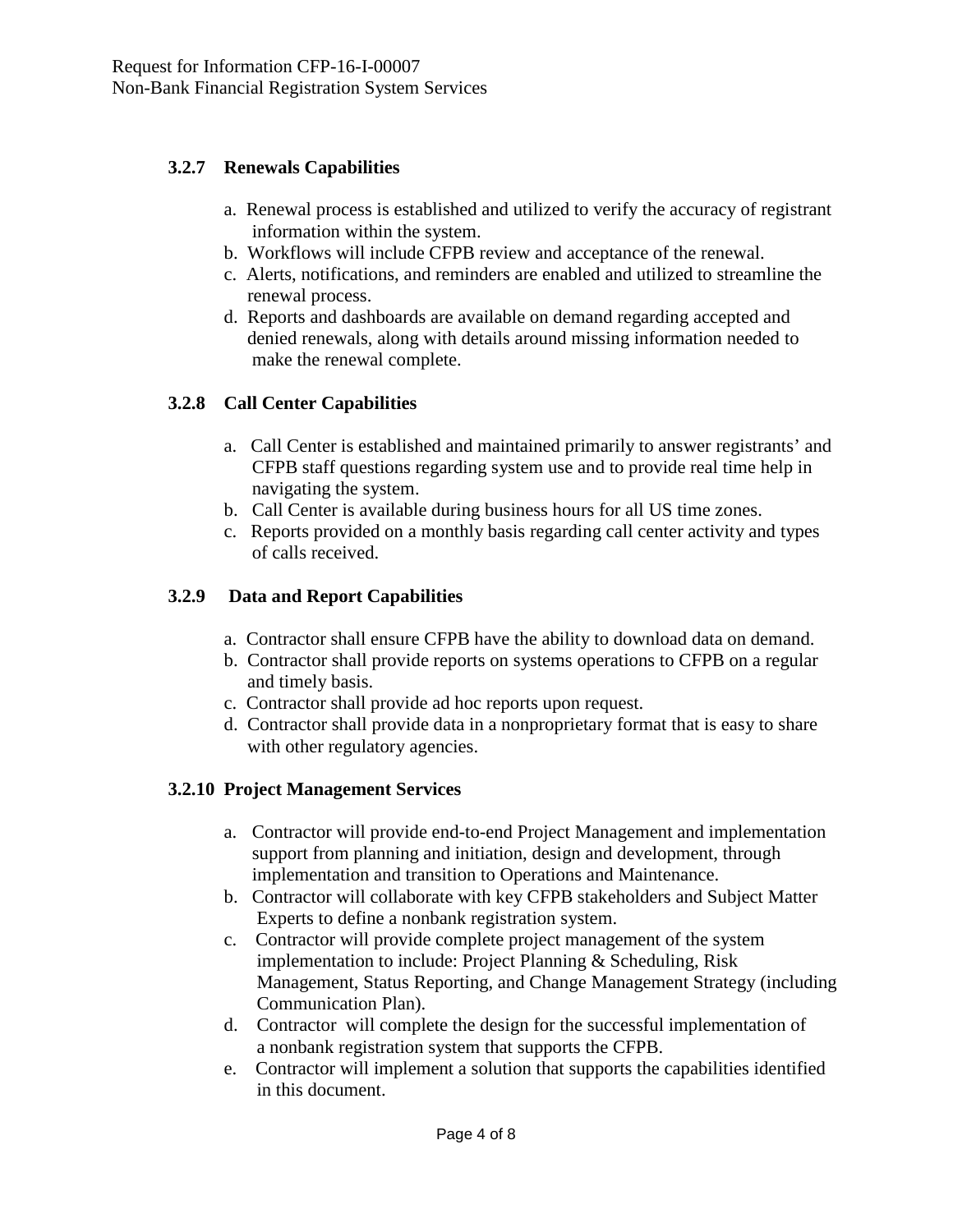- f. Contractor will evaluate and enhance users' interactions with the nonbank registration system via usability testing and enhancements, as needed.
- g. Contractor will demonstrate key features to the business and prototype iterative system configurations and custom development to ensure the solutions meets users' needs.
- h. Contractor will adhere to CFPB's record retention policies, privacy policies, and Paperwork Reduction Act requirements.
- i. Contractor will adhere to CFPB's cybersecurity requirements and Section 508 requirements.
- j. Contractor will administer the transition from design, configuration, validation, and acceptance into full operational use.

## **3.2.11 Training Services**

- a. Contractor shall provide training support and prepare training materials for system users.
- b. Contractor shall develop and implement a Training Plan based on an agreed upon strategy and approach.
- c. Contractor shall develop training materials and guides, such as: Training Plans; Quick Reference Guides; User Guides; Training video tutorials available online; and PowerPoint based training materials.
- d. Contractor shall develop and maintain an online FAQ to assist with public access to registrant information.
- e. Contractor shall provide tutorials that are available within the system for nonbank entities looking to register.
- f. Contractor's user interface should be intuitive for both registrants and CFPB users minimizing the need for training.
- g. Contractor shall ensure support and training are available to CFPB staff using the system.

## **3.2.12 Operation and Maintenance Support Services**

- a. The contractor shall manage and administer the system across users.
- b. The contractor shall monitor, setup, and manage user accounts.
- c. The contractor shall manage and update security profiles, roles, and privileges.
- d. The contractor shall monitor system usage trends and address any issues preventing system access.
- e. The contractor shall perform analytics, including developing reports to monitor performance.
- f. The contractor shall troubleshoot and resolve system accessibility issues.
- g. The contractor shall troubleshoot and resolve other reported errors.
- h. The contractor shall provide system communication on any maintenance windows and down times.
- i. The contractor shall manage and maintain an issue/defect log, identifying and reporting root cause, impacts and resolution.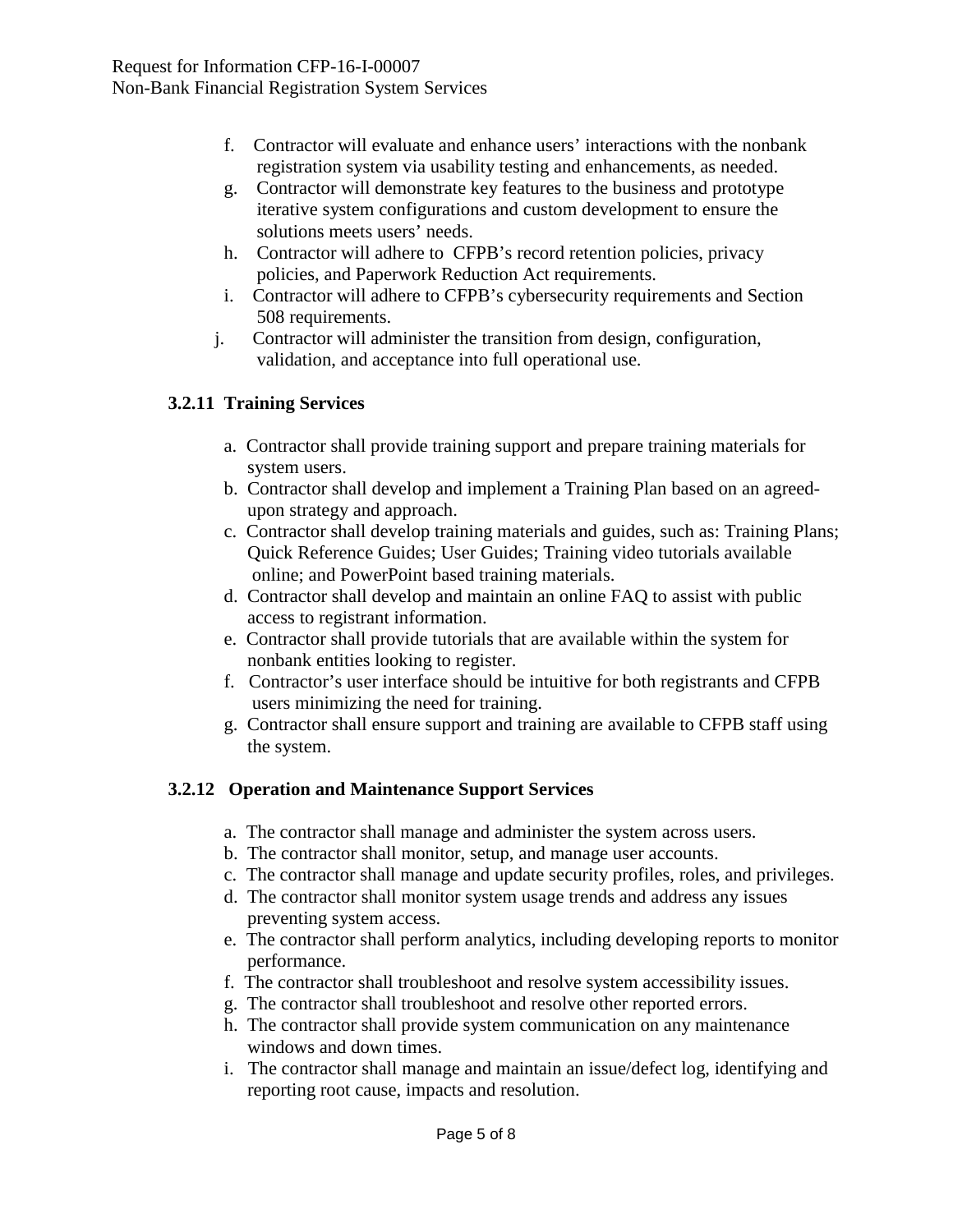### **3.2.13 Security Services**

- a. Contractor shall work within the required CFPB framework.
- b. Contractor shall conduct the necessary planning, implementation, assessment and ongoing monitoring to address security controls needed to protect the confidentiality, integrity, availability, and non-repudiation of the data maintained in the system.
- c. Contractor shall verify and validate that the appropriate information security controls and services are effectively integrated.
- d. Contractor shall provide security monitoring.
- e. Contractor shall respond to and coordinate with the CFPB Cybersecurity team on all necessary activities to obtain and maintain the Authority to Operate (ATO) and provide support to ensure compliance CFPB security standards.
- f. Contractor shall provide support to the CFPB Cybersecurity team for planning and tracking security activities (e.g., Certification and Accreditation, addressing Plan of Action and Milestones, assessment of security risks and presentation of mitigations and alternatives).

## **4.0 SECURITY REQUIREMENTS**

The CFPB seeks information on a potential automated system that would be compliant with the Federal Information Security Management Act (FISMA) (44 U.S.C. 3544) as amended, and other National Institute of Standards and Technology (NIST) standards and publications. The CFPB also seeks information on a potential system that could obtain an Authority to Operate (ATO) and then enter into a Continuous Monitoring phase.

### **5.0 RFI PURPOSE AND INSTRUCTIONS**

The CFPB's intention under this Request for Information (RFI) is to better understand current, state-of-the-art capabilities and strategies to aid its consideration on whether to propose a registration system for nonbank financial institutions. Vendor feedback is vitally important and the CFPB will be receptive to any and all ideas received from vendors. The CFPB **may** request demonstrations and **may** issue a solicitation in the future once the CFPB reviews the information provided by the RFI respondents.

The purpose of this RFI is twofold: first, to determine the availability and cost associated with web based Registration Systems that meet the Bureau's potential requirements; and second, to get vendor comments on CFPB's potential requirements. Through this RFI, the CFPB is requesting the capabilities and past performance of vendors interested in providing these services. Interested parties are encouraged to submit the following: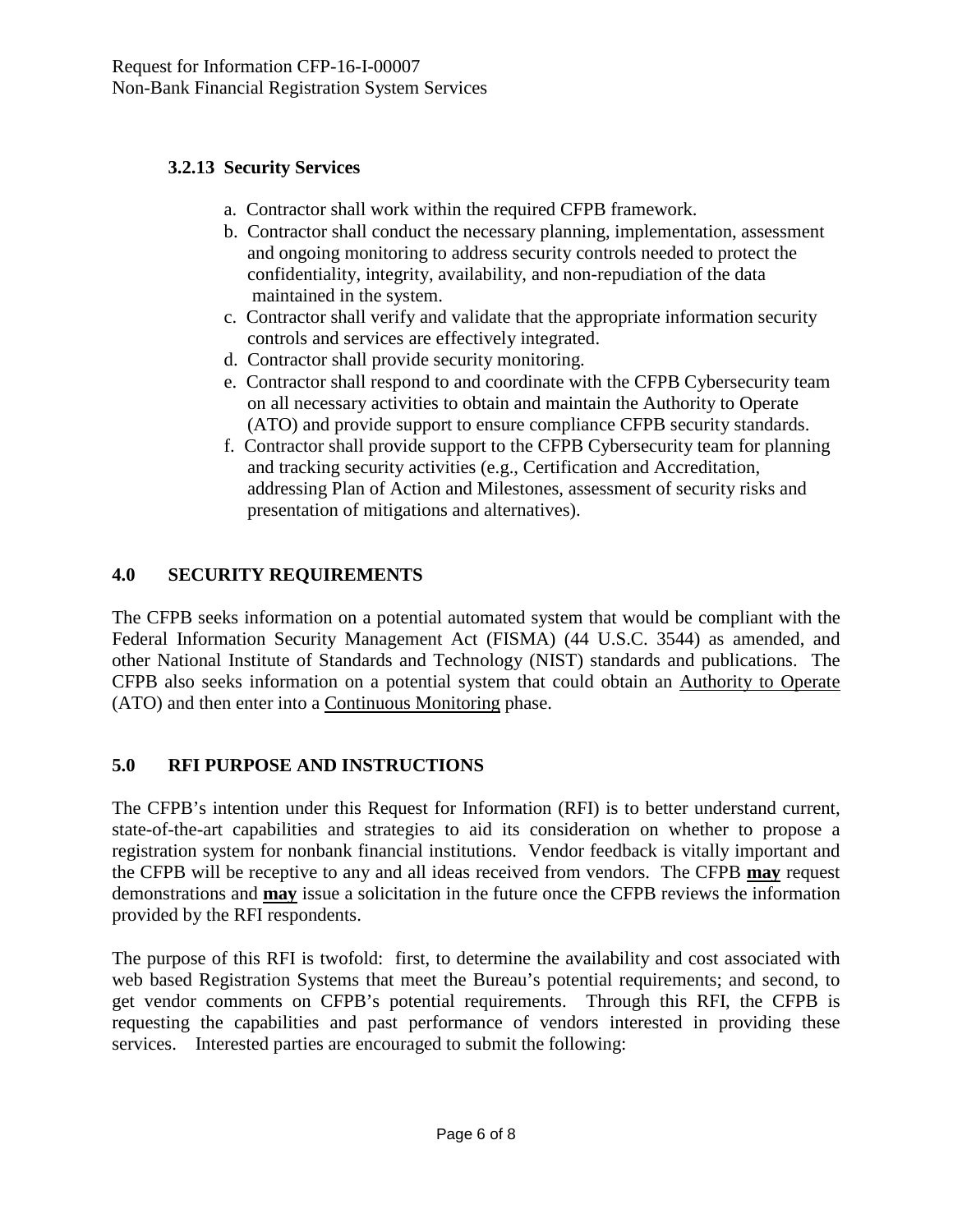### PART<sub>1</sub>

A description of the vendor's system capabilities and deployment/performance with other entities, including government agencies. Please submit your response in Microsoft Word or PDF format. All information submitted should consist of UNCLASSIFIED material only. Any company proprietary information must be marked as such. Information should not exceed four (4) one-sided 8 ½ x 11 pages, with one inch margins, and font no smaller than 12 point.

*Section 1*. Company name, address, telephone number, a point of contact with e-mail address, and Data Universal Numbering System (DUNS) number. Indicate small business size status, if applicable, including status as a small disadvantaged business, 8(a) business, woman-owned small business, HUBZone small business, veteran-owned small business, and/or service disabled veteran-owned small business.

*Section 2*. A summary of the system's deployment and performance with other entities, including government agencies, in the past five (5) years, including any on-going contracts. Include Contracting Activities/Agencies, contract numbers, contract value, contract period of performance, whether your company served as a prime contractor or subcontractor.

*Section 3*. A description of your system's capabilities and suitability to meet the requirements identified in Section 3.0, the ability to deploy a compliant system by 4QFY17, and an approximate cost for system and system support.

*Section 4*. A discussion of the system's compliance with security requirements identified in Section 4.0.

### PART 2

Provide any comments and suggestions related to the CFPB's potential requirements. Please submit your response in Microsoft Word or PDF format. All information submitted should consist of UNCLASSIFIED material only. Any company proprietary information must be marked as such. Information should not exceed two (2) one-sided  $8\frac{1}{2} \times 11$  pages, with one inch margins, and font no smaller than 12 point. In addition, you may include up to five attachments that consist of briefing slides, suggested contract language, current plans, or standard operating procedures.

All responses shall be submitted via email to [Catherine.palmer@cfpb.gov](mailto:Catherine.palmer@cfpb.gov) and [denise.henderson@cfpb.gov.](mailto:denise.henderson@cfpb.gov) *Responses must be received no later than 3:00 PM Eastern Daylight Time (EDT) on Friday, July 29, 2016.*